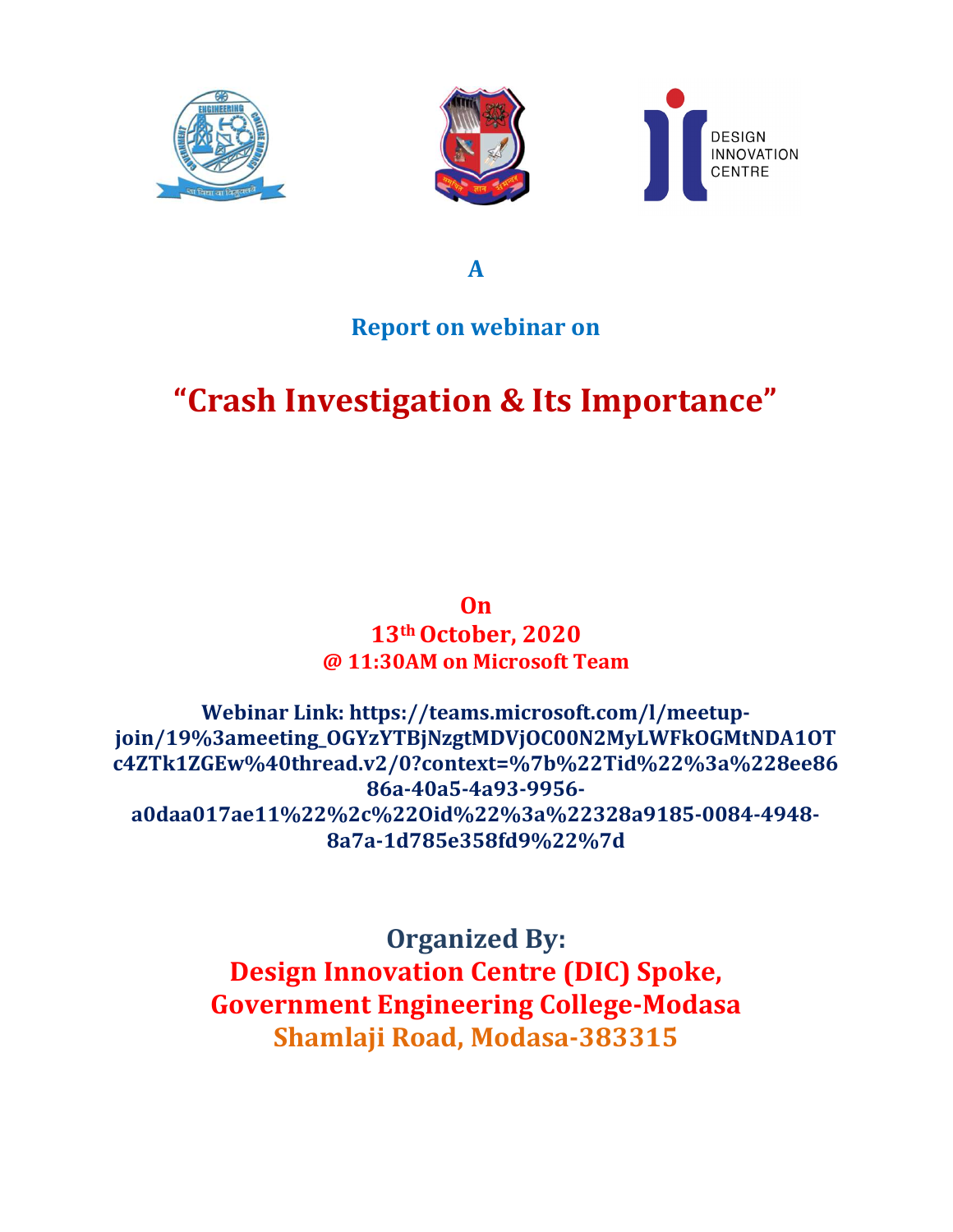## Introduction

Government Engineering College, Modasa was established in 1984 under the Directorate of Technical Education, Gujarat State, Gandhinagar in North Gujarat region with a view to spread out technical education in the region and hence promote industrial development. The institute was affiliated with Hemchandracharaya North Gujarat University (HNGU), Patan from 1984 to 2007. The institute is affiliated to Gujarat Technological University, Ahmedabad from 2008. It is recognized by All India Council for Technical Education (AICTE), New Delhi.

The institute was started with **two** under graduate courses, with an intake of 60 each. At present it runs seven under graduate courses and two post graduate courses. Each department has well established laboratories, computer centers and well qualified staff.

# Design Innovation Center (DIC) under GTU

Being the most innovative and largest university of India, Gujarat Technological University (GTU) received a project of DIC from MHRD. In the said project, GTU will be as a HUB and three Spokes were identified in the different regions of Gujarat state. GEC Modasa is one of the spoke identified by GTU.

### The webinar:

Design Innovation Centre, Spoke Government Engineering College, Modasa and Mechanical Engineering Department organized a webinar on "Crash Investigation & Its Importance" on 13th October for the students to get benefits of Design Innovation Centre (DIC) – Modasa Spoke.

Dignitaries who were present on this occasion were:

Expert was invited Mr. Unmit Parmar (Crash Investigator at JP Research India Pvt Ltd). Event was coordinated by Prof. R. B. Shah (Assistant professor, Mechanical Department, GEC Modasa).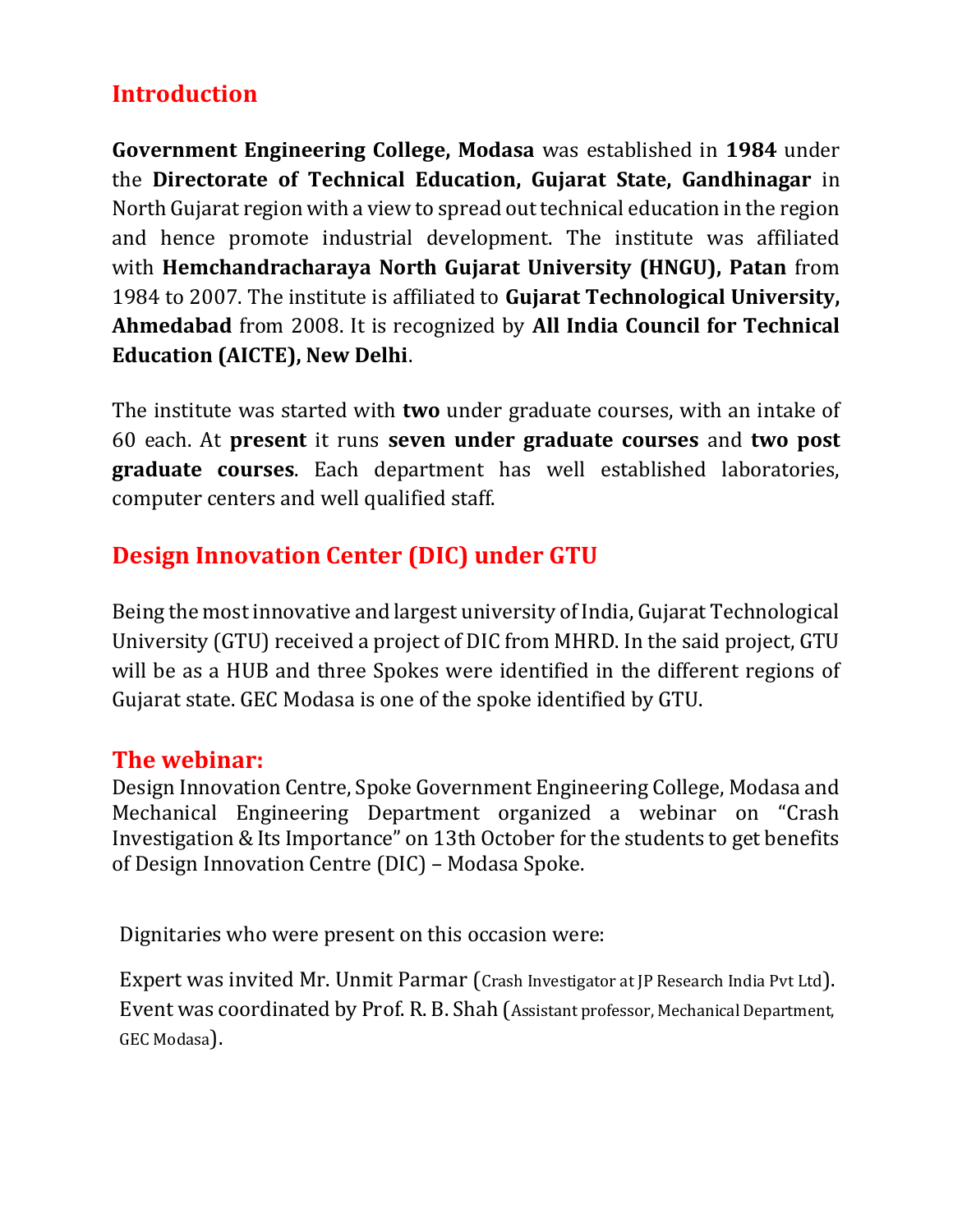

(Slides of Presentation explained by expert)